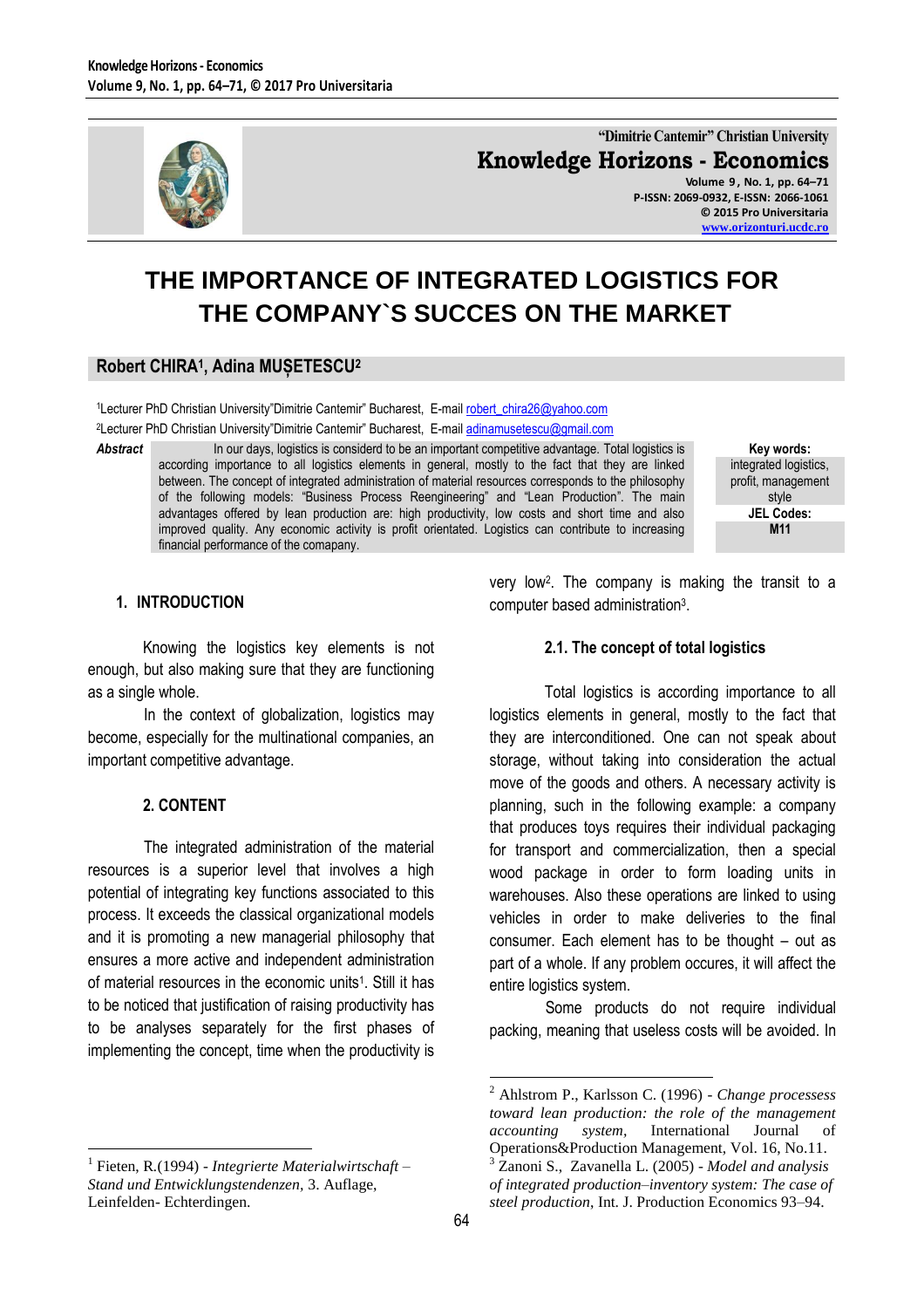logistics, specialist are speaking about making a certain compromise .trade-off" formed by four levels:

# 1) **in each element of logistics**

This is the situation in which a manager has to make a simple decision between two possible options, such as storage in a random chosen space, each time it is necessary, or using a fixed space, in a warehouse. The first one is better, because is adjustable to each situation, but is difficult to choose and find in a short period of time, and the second one is easy to choose and reserve, but it does not provide the use of the full capacity of that space.

### **2) between logistics elements**

That means optimization of the expences during the route of the goods and choosing the packing that allows low purchasing costs, but also a cheeper trasport due to the possibility of grouping the merchandise.

# **3) between companies functions**

If the company is producing a large quatity of goods in order to obtain scale economies, in this case the production costs are falling, but there are necessary storage operations, that will rise the final price of the product.

| <b>Compromises</b> | <b>Finance</b> | <b>Production</b> | <b>Distribution</b>  | <b>Marketing</b>           |
|--------------------|----------------|-------------------|----------------------|----------------------------|
| High capacity      | Low costs      | Standardized      | Needs storage and    | Low price                  |
| production         | per unit       |                   | inventory            |                            |
| Few storages       | Low costs      | Has no            | Simple logistics     | Low customer service; big  |
|                    |                | influence         | structure            | distance between the       |
|                    |                |                   |                      | warehouse and the final    |
|                    |                |                   |                      | consumer.                  |
| Individual package | Low costs      | Has no            | Few transport        | Product damagers can occur |
| that does not give |                | influence         | options              |                            |
| enough protection  |                |                   |                      |                            |
| Low warehose       | Cutting        | Has no            | Low efficency due to | Sales can be lost due to   |
| survailance        | costs          | influence         | not enough           | difficulty of choosing and |
|                    |                |                   | survailance          | finding the products.      |

# *Table no. 1: Potential logistics compromises*

Source: Rushton A., Croucher P., Baker, P. – The Handbook of Logistics & Distribution Management, The Chartered Institute of Logistics and Transport (UK), 4th Edition, 2010.

# **4) Between the company and external organizations**

For instance, a producer sells directy to a retailer, and the last one is taking the merchandise into its own warehouses, that can mean serious cost economies.

In any company, the managers are facing three decisions types: strategical, tactical and operational.

Choosing a certain way of transport for the products, can be a tactical decizion for a company and a strategic one for another (it is tactical if the product is destined for a local market and a strategic in case of a company that has a global logistics system).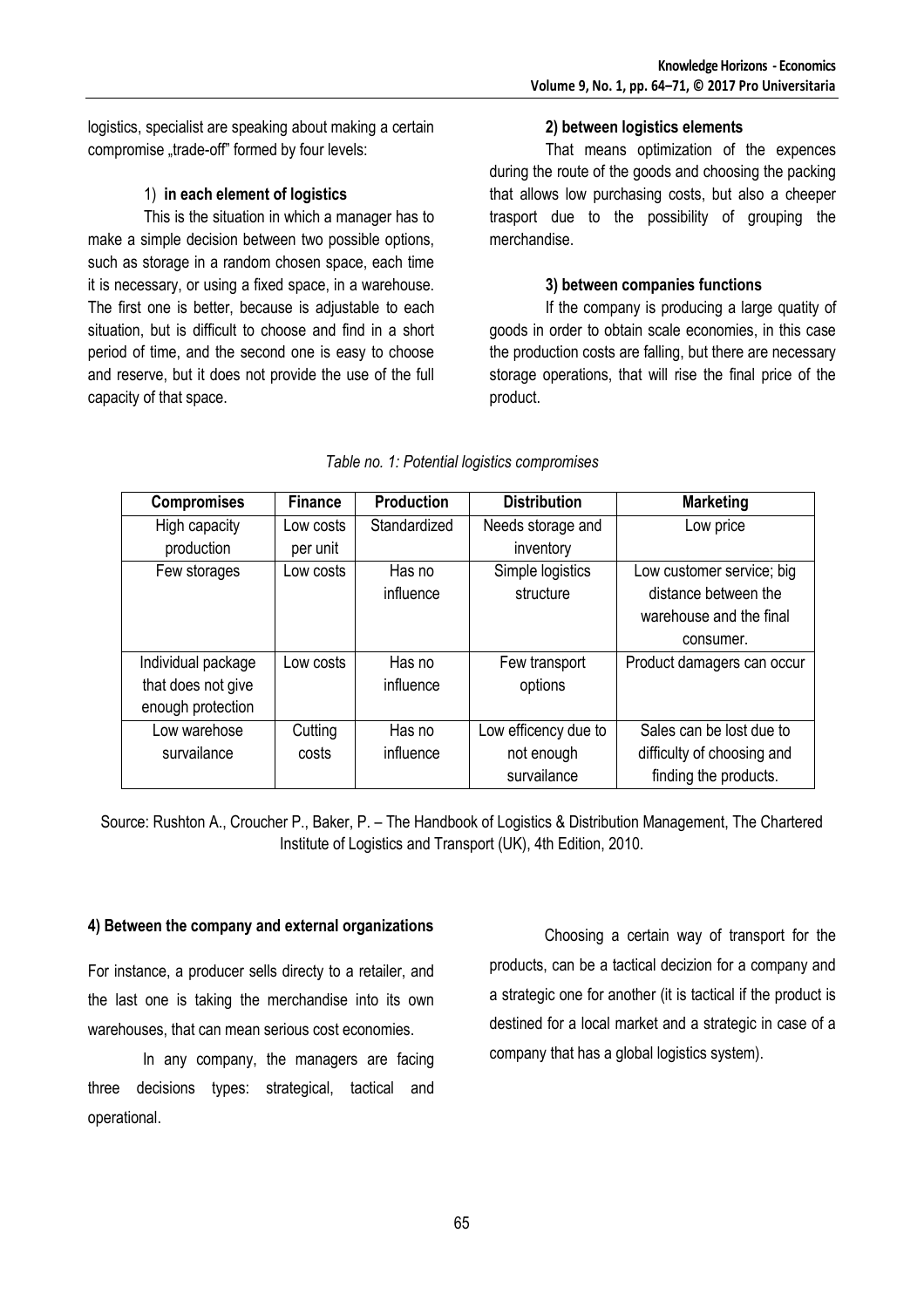| <b>Strategical decizion</b>            | <b>Tactical decizion</b>             | <b>Operational decizion</b>             |
|----------------------------------------|--------------------------------------|-----------------------------------------|
| - medium and long time horizont;       | - short and medium time horizont;    | - day to day decisions;                 |
| - taking into consideration $1 - 5$    | - taking into consideration 6 month  | - checking the roules aplication and    |
| years;                                 | $-1$ year;                           | also how the standards are used;        |
| - is reffering to an ensemble of       | - making decizions to the            | - control through weekly and annual     |
| departments;                           | department level;                    | reports;                                |
| - compromises between the              | - the annual budget;                 | - implementing an operational plann;    |
| companies functions;                   | - financial planns;                  | - reffers to goods reception, checking  |
| - compromising between the             | - detalis of the general company's   | goods, placing orders, loading shedule, |
| company and other external             | plann;                               | stocks situation, drawing up            |
| organizations;                         | - reffers to: vehicles type, number, | documentation, maintaining vehicles     |
| - planns and financial politics of the | dymensions, filling contracts,       | and others.                             |
| company;                               | routes establishment, delivery       |                                         |
| - developing a general strategic       | shedule, the number of drivers       |                                         |
| plan;                                  | that are necessary, warehouses       |                                         |
| - reffers to: customer service,        | structure, operations involving      |                                         |
| distribution channels, production      | moving pallets, drawing up the       |                                         |
| location, warehouses configuration     | documentation, respecting the        |                                         |
| (number and location), choosing the    | proceedures.                         |                                         |
| used way of transport, direct          |                                      |                                         |
| delivery.                              |                                      |                                         |

Source: Rushton A., Croucher P., Baker, P. – The Handbook of Logistics & Distribution Management, The Chartered Institute of Logistics and Transport (UK), 4th Edition, 2010.

Logistics is dependent to the demand and requests dynamic.

A high integration level allows an efficient cooperation between the participants of the logistic chain, in order to ensure a quick response to the customers wishes. In the specialized literature thise concept is called "Efficient customer response" (ECR). Hutchinson describes ECR as "better satisfaction, faster and with lower costs regarding the fulfillment of the customer's wishes".

The entering or exist date can be used for solving multiple problems due to their introduction in a centralized data bank, that will administrate the material resources. The effort of making changes is not only a financial one, but also involves training the personnel<sup>4</sup>.

The concept of integrated administration of material resources corresponds to the philosophy of the

 $\overline{a}$ 

following models: "Business Process Reengineering" and "Lean Production".

"Lean" production is a frame – concept that was initially promoted through the book "The machine that changed the World"<sup>5</sup> that presented good practices of this type in the building cars industry. The main advantages offered by lean production are: high productivity, low costs and short time and also improved quality<sup>6</sup>.

<sup>4</sup> Yuthas K., Young S.T. (1998) - *Material matters: Assessing the effectiveness of materials management IS*, Information & Management.

<sup>5</sup> Womack J. (1990) - *The machine that changed the world,* Rawson Associates, New York.

<sup>6</sup> Sriparavastu L., Gupta T. (1997) - *An empirical study of just in itme and total quality management principles implementation in manufacturing firms in the USA*, International Journal of Operations&Productions Management, Vol 17, No.12.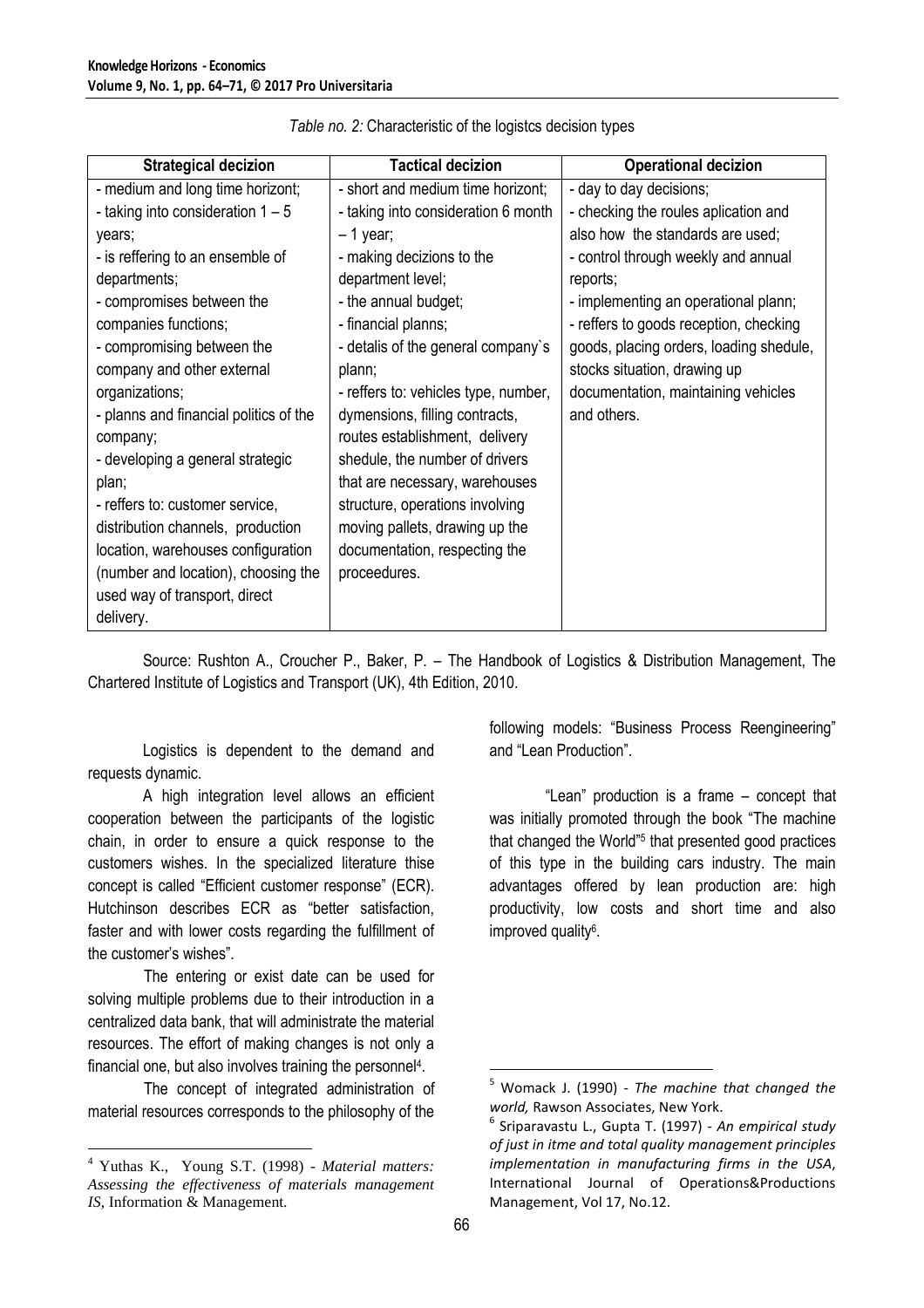

*Figure no. 1* Lean production model

One of the main objectives for lean production is cutting all activities that are not adding value to products and services<sup>7</sup> .

The integrated administration of material resources presents an operative importance, as well as strategic, due to the opportunity of a contribution in competitively of a certain company. This can be realized by reducing the number of hierarchical levels, the growth of the offered services, a differentiation from the competitor's products, a more visible orientation towards protecting the environment and the necessity of reducing the costs associated to these activities.

The lean production involves a decentralization of the personnel responsibilities, in order to allow sending important information in an effective time, to the right person.

The main indicatory that are valuable for any company that wants to improve its informational system are<sup>8</sup> :

- Frequent employees communication;
- A number of informative meetings between workers and top managers;
- Percentage of written procedures;

 $\overline{a}$ 

Percent of the equipments that are associated with the material resources administration and that are included in a computer data base;

Number of decisions that any employee is authorized to take without further approval.

#### **2.2. The financial impact of logistics**

Any economic activity is profit orientated. Logistics can contribute to increasing financial performance of the comapany.

The most relevant index for measuring a company`s business succes is gross profit (income expenses). Many times statistics are based only on the turnover, that is not offering a real financial image.

Obtaining low logistics costs involves making transport activity efficient, reduction of storage expenses, but also increasing the worker`s loyalty so they become more efficient.

Inventory can be made upon stocks, but also involve the amount of money when the company is working with cash.

In many companies the cost of materials is a very important part of the final price (about 60%).

Numerous studies have determined that a bad management of material resources has negative implication on the value of the companies shares<sup>9</sup>.

Managers have the task to find new techniques to administrate material resources in order to reduce cost, improve profitability and the return on investment (ROI).

| $ROI = (Profit/Sales) \times Sales / (Fixed assets + working)$ |
|----------------------------------------------------------------|
| capital)                                                       |
|                                                                |

*Table no.* 3: The medium cost of materials<sup>10</sup>

| Medium             | The field                            |
|--------------------|--------------------------------------|
| materials cost     |                                      |
| (%)                |                                      |
| Over <sub>65</sub> | Industry of cotton, sugar, wool,     |
|                    | commercial vehicles                  |
| 60-65              | Textile and bakery industry          |
| 55-60              | Non - ferrous metals industry        |
| 50-55              | Chemical, cement, electricity        |
|                    | industries                           |
| 45-50              | Pharmaceutical industry              |
| 40-45              | Vinegar, newspapers, planes industry |

<sup>9</sup> Chen H., Frank M., Wu O. (2005) - *The Inventories of American Companies between 1981 and 2000*, Management science 51.

<sup>7</sup> Womack J., Jones D. (1996) - *Lean Thinking: Banish Waste and Create Wealth in your Corporation*, Simon&Schuster, New York.

<sup>8</sup> Sanchez A.M., Perez M., P. (2001) - *Lean indicators and manufacturing strategies*, International Journal of Operations&Productions Management, Vol. 21, Iss.11.

 $10$  Gopalakrishnan P., Sundaresan M. (2006) -*Materials management: an integrated approach,* 28.ed., Prentice Hall of India, New Delhi.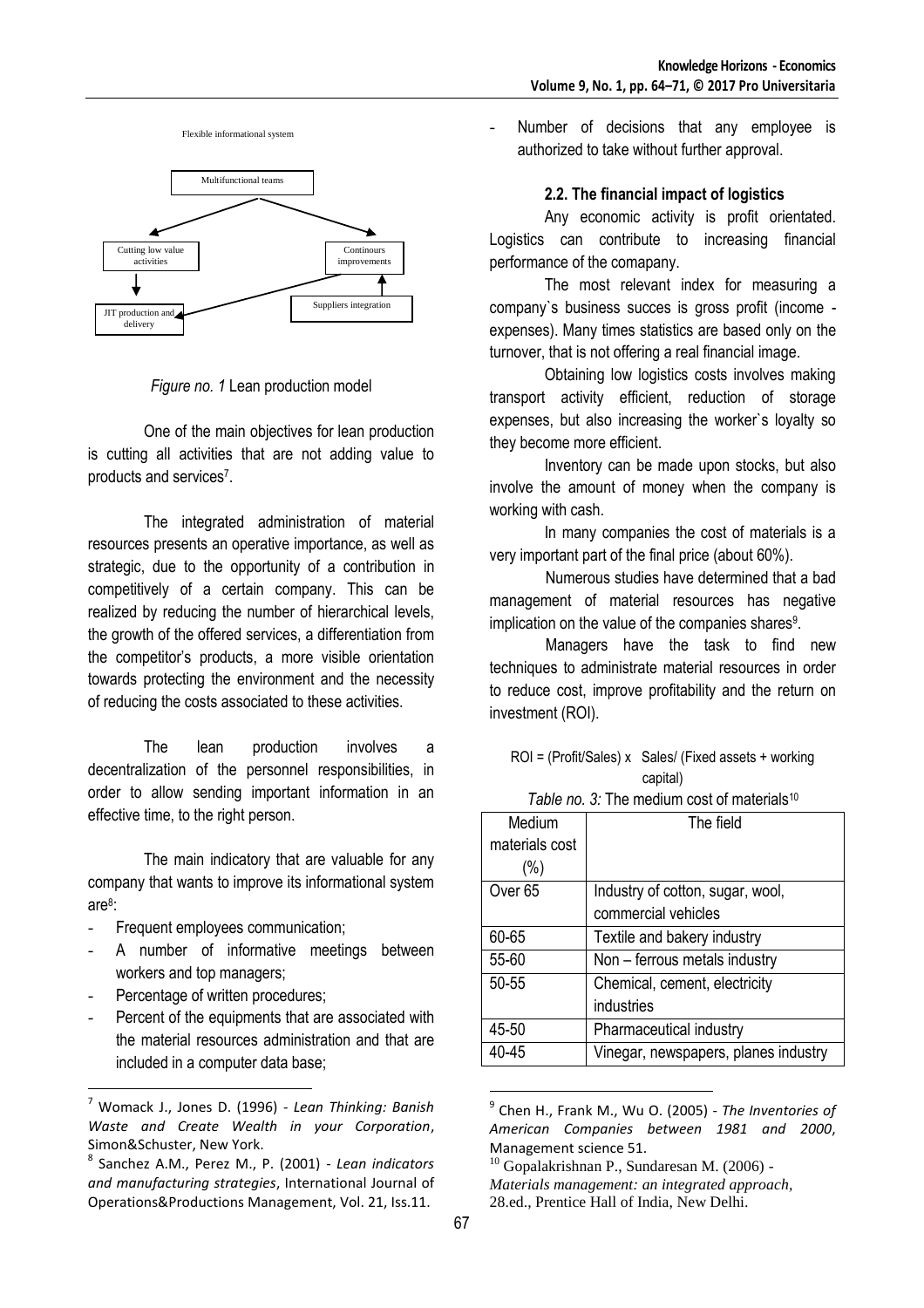The efficient administration of material resources can have significant contribution to cost reduction of company`s material resources. There are three major costs that need to be taken into consideration: the effective material`s cost, order`s cost, stocks for materials resource`s cost and the lack of material resources cost.

| <i>Table no. 4:</i> The effects of material's cost reduction |
|--------------------------------------------------------------|
| with $10\%$                                                  |

| N  | Factor      | Reference | Increased | The        |
|----|-------------|-----------|-----------|------------|
| 0. |             | in        | turnover  | material`s |
|    |             | thousands | 10%       | cost       |
|    |             | Euro      |           | reduction  |
|    |             |           |           | with       |
|    |             |           |           | 10%        |
| 1  | Turnovers   | 100.000   | 110.000   | 100.000    |
| 2  | Material's  | 50.000    | 55.000    | 45.000     |
|    | resources   |           |           |            |
|    | costs       |           |           |            |
|    | material    |           |           |            |
| 3  | Wages costs | 20.000    | 22.000    | 20.000     |
| 4  | Other costs | 20.000    | 22.000    | 20.000     |
| 5  | Total costs | 90.000    | 99.000    | 85.000     |
| 6  | Profit      | 10.000    | 11.000    | 15.000     |
|    | Profit      |           | $+10%$    | $+50%$     |
|    | change      |           |           |            |

Source: Wannenwetsch 2007<sup>11</sup>

According to this table, materials cost reduction with 10% determines a raise in profits of 50%.

*The effective material cost* is depends on the acquisition price and the quantity.

*Table no. 5:* Determining the acquisition price

| Catalog price |  |
|---------------|--|
|               |  |

| + The minimum quantity to order / – Discounts of |  |  |
|--------------------------------------------------|--|--|
| quantity                                         |  |  |

- other reduction types (such as repeated purchase, special offer) and solvency

- = The targeted purchasing price - sconto
- = The net purchasing price
- + Transport cost, Insurance cost
- + The cost of packing
- **= The purchase price**

 $\overline{a}$ 

*The cost of orders* is measuring the costs associated to launched and processing orders. The size of the order`s cost depends on the frequency of orders and not on quantity.

This costs are strongly influenced by the company`s policy. The order`s costs can include the costs for calculation needs, stocks, quality control (only a part), market research about material resources, suppliers selection and other administrative costs (such as: phone, internet, checking bills, working paper and others).

*Stocks for materials resource`s cost* involves fixed and variable costs. To have fixed costs means that they do not depend on the stocked material resources (such as: maintain the spaces, heat, electricity, personnel, rent and others).

*The lack of material resources cost* appears in the shape of opportunity costs. That is the case for instance of not respecting the schedule terms for each activity.

Traditional models for administration of the material resources are very easy to use, because they are conceived as a manual process. They are based on a known demand, which it does not occur in real life.

The new tendencies in the materials resources administration are based on integrated management, meaning that they are taking into consideration the complexity of the activities involved in planning the necessary material, planning the stocks, controlling the stocks and others<sup>12</sup>. If these processes are separated, a lot of conflict situations can occur <sup>13</sup> .

The main advantages offered by an integrated materials resources administration are:

- A better accounting of the material resources, due to the fact that there is a single central organizatory entity responsible for this action;

- A better coordination of the use of material resources, due to responsible and trained personnel that is using efficiently the materials;

<sup>11</sup> Wannenwetsch (2010) - *Integrierte Materialwirstchaft und Logistik*, 4. Ed, Springer, Heidelberg.

<sup>12</sup> Jonsson, P. (2008) - *Exploring problems related to the materials planning user environment*, Int. J. Production Economics 113.

<sup>13</sup> Chen, F. (1999) - *Decentralized supply chains subject to information delays*. Management Science 45 (8).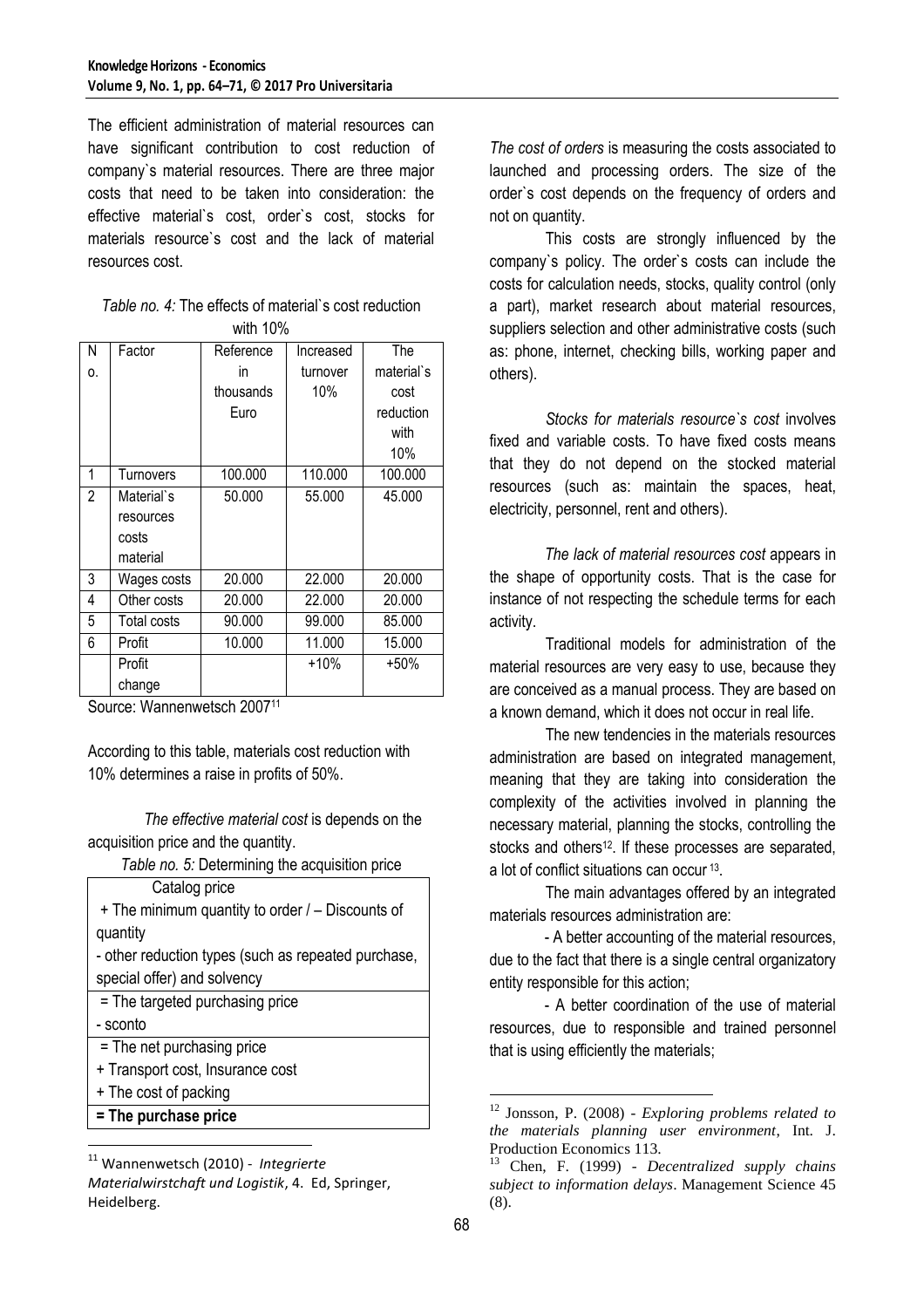- raising performance, due to the reduced time between placing an order and receiving the materials;

- A better adjustment to the electronic systems for materials administration, due to the existence of a central unity responsible to collecting data regarding materials;

- Better opportunities for collaboration and development, due to the shared work inside the integration.

# **2.3. The phenomenon of globalization**

In the recent period, the number of large companies with international activity is continuously increasing. They need to adjust the logistics system to the requirements of covering significant geografical areas.

The brand may be a global one, also the production, the inventory sistem can be centralized, but the necesity of delivering products in specific regions is a local one.

Usualy, the companies are using specialized distributors for each market and for every product.

To be dependent on a large number of distributors, presume using a large time period for a product to reach the final consumer, suplimentary costs, difficult management, using combined ways of transport, difficulty in estimating the period of tranzit and others.

There is a big logistics challenge in reducing the costs and deliver in time the necessary goods.

The following management styles are used:

# 1) *Direct product profitability DDP*:

There are calculated costs for each type of product. It is not used an estimated cost for a group of products. Also, all costs are carefully observed and compared to a refference standard cost for each logistic element, in order to prevent possible problemens and solve them.

This system is important also in developing marketing strategies.

# 2) *Materials requirement planning MRP*:

This is a computer inventory system, that offers accurate information about the materials necessary of the company. It offers support for storage and transport activities.

# 3) *Just in time JIT*

It reffers to the useless costs, that can determine that the final price will rise. The goods production has to respect clients wishes, their quality to be apropriate, to eliminate wastes (in production, inventory, placement, storage and others).

We have to analyze carefuly each situation, because, for instance making lots of small dimension transports to a retailer, in order to avoid accumulation of stocks, can determine waste of time and high transport costs.

# **2.4. The competitive advantage due to logistics**

The general attitude towards logistics has changes in the recent time. This was perceved negatively, as beeing the main cause of important costs, but developing an efficinet system can reduce costs and have a positive impact on the final price of the products.

Logistics is an addition of specific activities, such as:

1) *Key activities*

a) *standards of the customer service department:*

- identification of customers needs and those reflection in customer service activity;

- the determination of the satisfaction level for the clients regarding the granted services.

# b) *transport:*

- selecting the way of transport;
- enssuring merchandise protection;
- the transporter`s route;
- the vehicle`s shedule;
- choosing the right equipment;
- fulfiling the documentation;
- pallets administration;
- cashing adminstration;
- payments administration;
- general audit.

c) *managing stocks*:

- the raw materials, parts and final products storage policy;

- developing forcasts regarding parts of products and final products;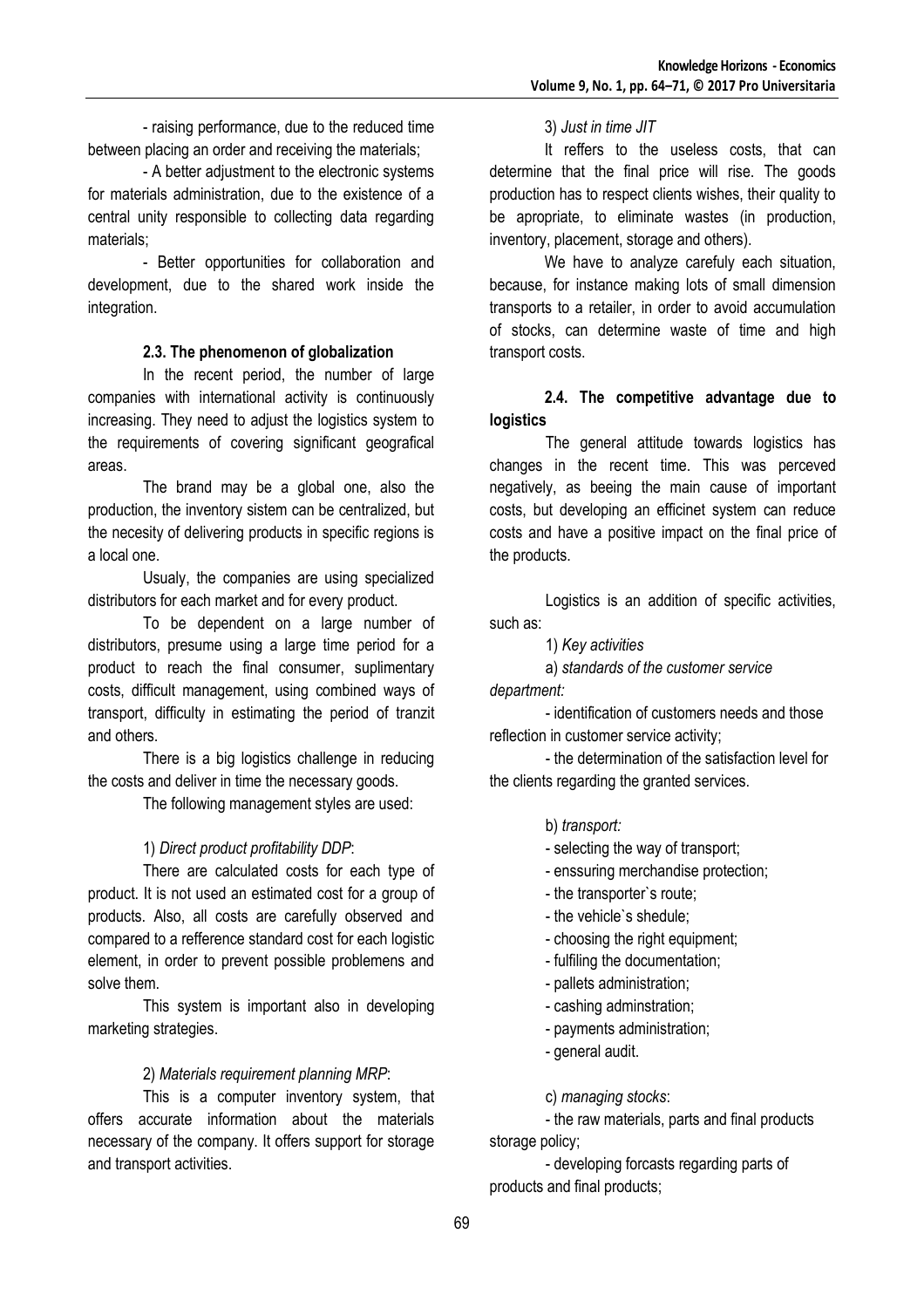- the storage points identification;

- establishing the number and dimensions fo the storage points;

- using strategies such as push and pull.

d) *informational flows and processing orders:*

- orders accounts and conducting sales;

- methods of information processing;

- estabilishing methodologies regarding orders processing.

2) *Support activities*:

a) *storage*

- establishing storage space;

- establishig the stocks size;

- configuring the storage space;

- stocks accounting.

b) *processing materials*

- selecting equipments;

- replacement equipments polices;

- loading/downloading;

- the merchandize`s display in the warehous.

c) *acquisition*

- choosing suppliers;

- establishing a shedule for raw materials

supply;

- estabilshing the quantity of the necessary raw materials.

d) *protective packing for*:

- moving products;

- storage;

- protection against damages or lost.

e) *cooperation production – transport – operation* for:

- specific quatity units;

- deadline for production;

- the shedule for raw materials supply;

- coordination of components delivery.

f) *information* about:

- colecting, storage, moving goods;

- data analysis;

- conducting control proceedures.

Although packing goods is not considered to be a key activity, but a support one, one does not has to underestimate its value. Each logistic activity is vital for obtaining a general succes.

Packing can be:

a) *primary –* what the customer see when the purchase the product and has mostly esthetic purpose;

b) *secondary –* the goods are grouped into a unit, usually a thin cardbord box or a transparent sheet;

c) *tertiary –* includes all activities in order for the product to safely reach the consumer

The objectives of packing reffer to:

1) protecting transit goods against the mechanical deterioration, such as: breacking, crushing, bending (around 43% of the complains causes);

2) protecting goods against water damage: rain, floods, see water (around 15% of the complain causes);

3) protecting goods agains thefts (21% from total complains).

4) other causes: fire, delays, accidents and other.

An example for the packing importance is the Chinese market, that represented a challenge for the american computer producing companies. IBM was confrunted with accusations that is selling used equipments, due to the fact that computers were packed in two layers of plastic and then in a cardbord box, which was not enough against the dust from major cities, especially Beijing, where the computers were reaching their consumers dirty. Adding an aditional wraping for the box solved the problem. An IBM manager said<sup>14</sup>, about the necessity of a resistent packing for deliveries in remote areas that the carriers are throwing the goods in the coaches".

#### **3. CONCLUSIONS:**

Logistics makes possible for goods to become available to consumer, in safety conditions, at the lowest possible price in a determined location.

In a very competitive market, the logistics expenses can offer an important competitive advantage to the companies that are developing an efficent system.

<sup>14</sup> Hamilton, D. (1996) – *Untamed Fronier: PC Makers Find China is a Chaotic Market Despite its Potential,*  The Wall Street Journal, April 8.